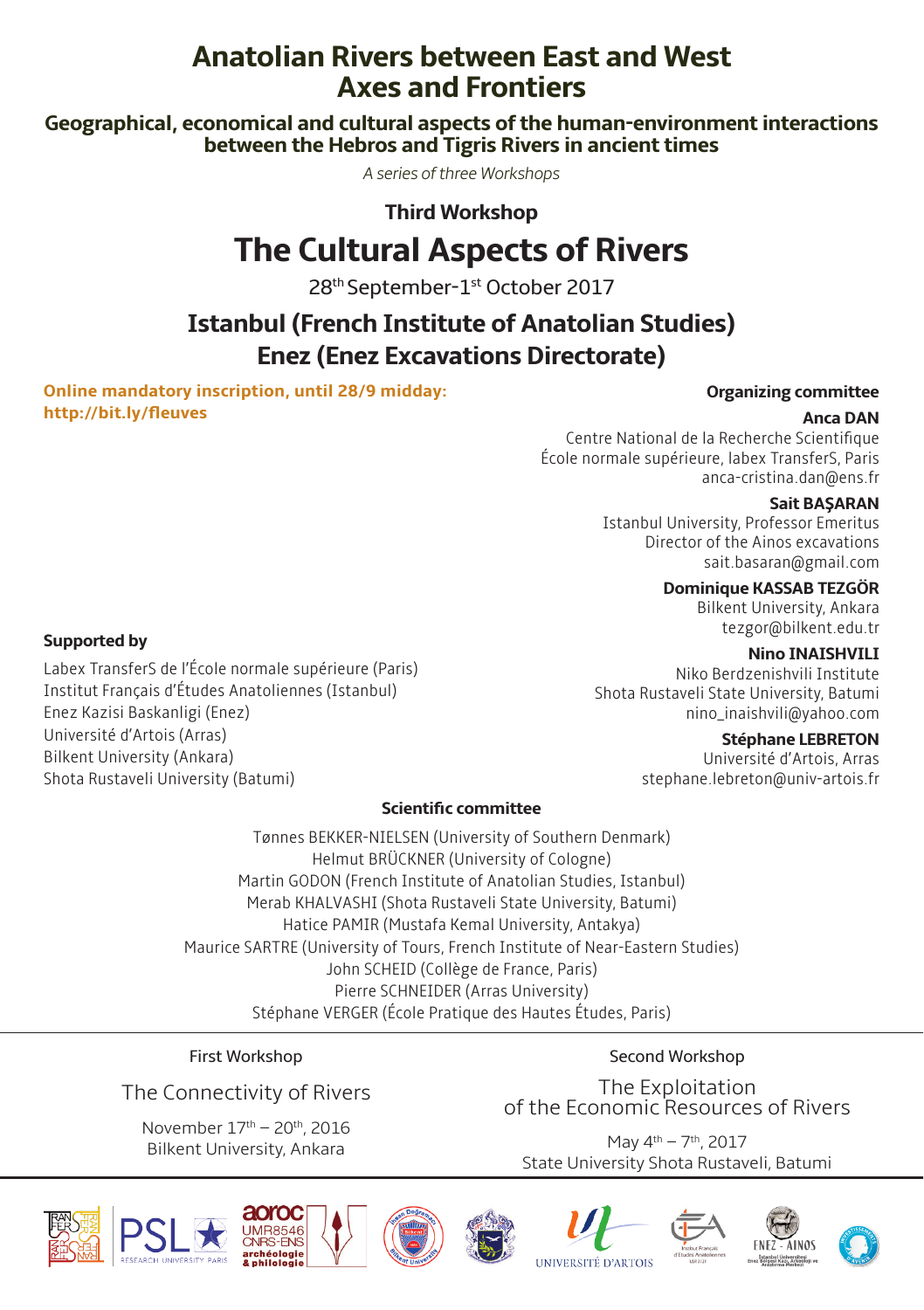### **Thursday 28th September 2017** – Arrival of the participants

20:00 Dinner

## **Friday 29th September 2017 1st Day of Workshop, French Institute of Anatolian Studies**

### **09:30 Welcoming speeches on behalf of the co-organising institutions**

Bayram Balcı, Director of the French Institute of Anatolian Studies

Sait Başaran, Director of the Ainos excavations

Anca Dan, Labex TransferS CNRS-ENS Paris, on behalf of the co-organisers Dominique Kassab Tezgör, Nino Inaishvili, Stéphane Lebreton

### **09:45 1st Working Session – On the Edge of Europe: from Hebros to Meriç** Moderator & Discussant: Dominique Kassab Tezgör & Sümer Atasoy

09:45-10:05 Sait Başaran, Anca Dan: *Hebros, the River-God* 10:05-10:25 Mustafa Sayar: *Historical Geography of the Hebros Valley* 10:25-10:45 Şahın Yıldırım: *Hadrianopolis, the City at the Intersection of the Rivers* 10:45-11:15 Discussion

### *11:15 Coffee break*

### **11:45 2nd Working Session – Between Asia and Asia Minor: Cilician and Near Eastern Rivers** Moderator & Discussant: Aksel Tibet & Bülent Öztürk

- 11:45-12:05 Sevilay Yıldız: *River Transportation in Cilicia and Amuq in the 2nd Millennium BC*
- 12:05-12:25 Eric Jean: *Between Forest and Coast: Why should we talk about the flotation of logs in protohistoric Cilicia*
- 12:25-12:45 Discussion

### *12:45 Lunch in the French Institute of Anatolian Studies*

#### **14:30 3rd Working Session – Perceptions and Representations of Western Asiatic Rivers** Moderator & Discussant: Stéphane Lebreton & Helmut Brückner

| 14:30-14:50 Richard Talbert: Rivers as Pre-Modern Cartographic Challenge: The Case of Asia Minor                  |
|-------------------------------------------------------------------------------------------------------------------|
| 14:50-15:10 Benet Salway: Rivers as Political and Cultural Frontiers between the Provinces of Roman Asia<br>Minor |
| 15:10-15:30 Catherine Saliou: The Antiochean Orontes: A City and its River, Realities and Legends                 |
|                                                                                                                   |

### 15:30-16:00 Discussion

### *16:00 Coffee break*